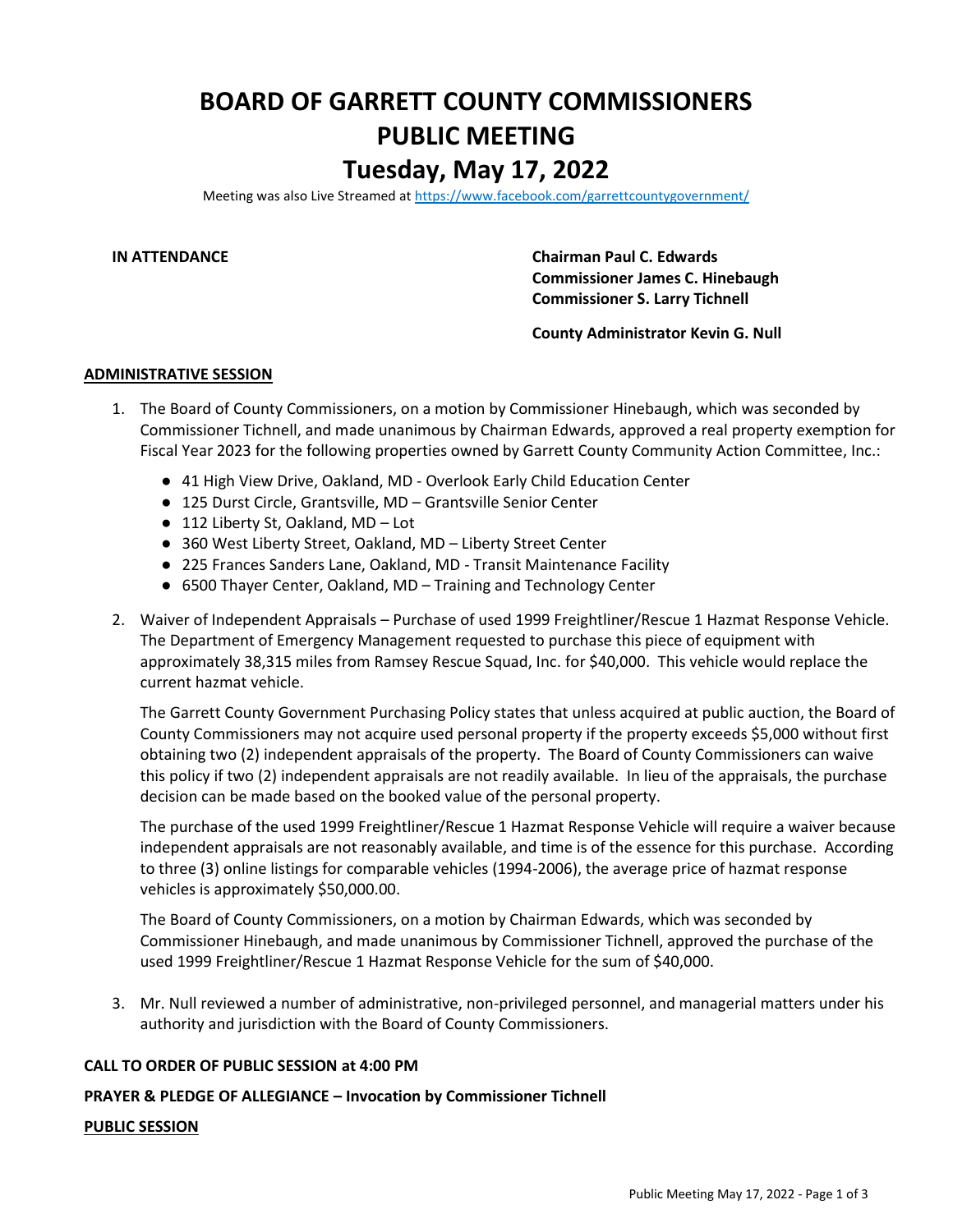- 1. Mr. Null indicated there was no addition or deletion to the Public Meeting Agenda. The Board of County Commissioners, on a motion by Commissioner Hinebaugh, which was seconded by Commissioner Tichnell, and made unanimous by Chairman Edwards, approved the Public Meeting Agenda for May 17, 2022.
- 2. The Board of County Commissioners, on a motion by Commissioner Tichnell, which was seconded by Commissioner Hinebaugh, and made unanimous by Chairman Edwards, approved the Public Meeting Minutes of May 2, 2022.
- 3. Recognitions:
	- First Robotics 1629 Garrett County Coalition 2022 Chairman's Award & Hall of Fame Inductee – FIRST World Robotics Championship
	- Miss Western Maryland Outstanding Teen 2022 Zoe L. Zuzake
- 4. Proclamations:
	- Community Action Committee Month May 2022
	- National Poppy Day May 27, 2022
- 5. The Garrett County Department of Financial Services Purchasing Division presented the following Bid Awards:

#### **Bid #22-0407 – Garrett County Airport AWOS Replacement Project**

Two (2) Bids were received for this Bid: Bronder Technical Services, Inc. (\$207,703.33), and Global Electrical Services, Inc. (\$284,900.00).

After reviewing the Bids for compliance with administrative requirements and based on the feedback from the Garrett County Airport and contingent upon Federal Aviation Administrative approval, the Garrett County Department of Financial Services - Purchasing Division recommended awarding the Bid to Bronder Technical Services, Inc. for \$207,703.33.

#### **Bid #22-0428 – McHenry Lions Club Pump Track Construction**

Three (3) Bids were received for this Bid: Ruby's Industrial Contracting, Inc. (\$49,925.00), Pine Mountain Coal Co. Inc. (\$99,850.00) and Green River Group, LLC (\$ 148,200.00).

After reviewing the Bids for compliance with administrative requirements and based on the feedback from the Deep Creek Lions Club, the Garrett County Department of Financial Services - Purchasing Division recommended awarding the Bid to Ruby's Industrial Contracting, Inc. for \$49,925.00.

#### **Bid #22-0505HM – Hot Mix Asphalt**

Three (3) Bids were received for this Bid: Keystone Lime Company, Belt Paving, Inc., and IA Construction Corporation.

After reviewing the Bids for compliance with administrative requirements, local preference program, hauling costs, and based on the feedback from the Garrett County Department of Public Works – Roads Division, the Garrett County Department of Financial Services - Purchasing Division recommended to accept the bid prices from all 3 locations. Specifics of the award for type of product and vendor are on file with the Purchasing Division. The Roads Division personnel will determine which plant to buy the hot mix asphalt from based on the cost and hauling computed using the formula outlined in the bid package.

#### **Bid #22-0505F – Filters**

One (1) Bid was received for this Bid: The Baltimore Auto Supply Company (\$64,218.15).

After reviewing the Bid for compliance with administrative requirements and based on the feedback from the Garrett County Department of Public Works – Roads Division, the Garrett County Department of Financial Services - Purchasing Division recommended awarding the Bid to The Baltimore Auto Supply Company for \$64,218.15.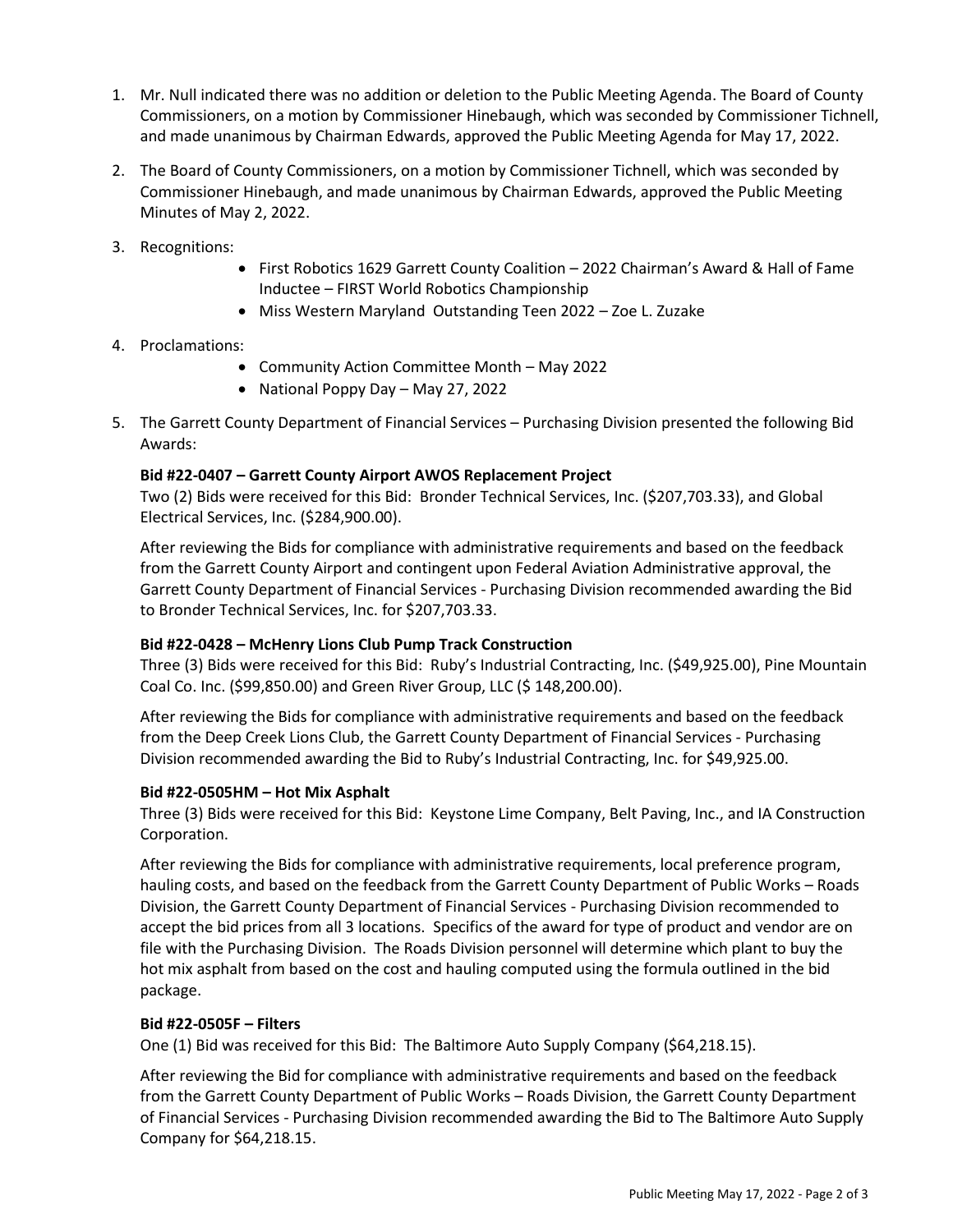The Board of County Commissioners, on a motion by Commissioner Tichnell, which was seconded by Commissioner Hinebaugh, and made unanimous by Chairman Edwards, approved the Bid Awards as recommended.

#### **MOTION TO CLOSE PUBLIC MEETING AND OPEN PUBLIC HEARING**

On a motion by Commissioner Hinebaugh, which was seconded by Commissioner Tichnell, and made unanimous by Chairman Edwards, the Public Meeting was closed, and the Public Hearing opened at 4:25 p.m.

6. **PUBLIC HEARING**: Maryland Community Development Block Grant Program – Special Projects. Current special projects under consideration are a Recovery House Capital Acquisition and Renovation (\$480,000), and Conversion to Affordable Housing of Blighted Property (\$320,000).

#### **No Public Comment was received.**

#### **MOTION TO CLOSE PUBLIC HEARING AND OPEN PUBLIC MEETING**

On a motion by Commissioner Tichnell, which was seconded by Commissioner Hinebaugh, and made unanimous by Chairman Edwards, the Public Hearing was closed and the Public Meeting opened at 4:24 p.m.

7. Motion to Authorize the submittal of an application for the Maryland Community Block Grant Program -Special Projects, not to exceed \$500,000. On a motion by Commissioner Tichnell, which was seconded by Commissioner Hinebaugh, and made unanimous by Chairman Edwards, approved the submission of the application.

#### 8. **PUBLIC COMMENTARY**:

Questions concerning the recent State funding for two trails in the Youghiogheny River Corridor.

- 1. Were you aware of the submission of these budget items by Senator Edwards and Delegate Beitzel?
- 2. Do you support the trails in the Youghiogheny Corridor?
- 3. What, if any public comments will be heard concerning the project?
- 4. What is the relationship between the County and Garrett Trails?
- 5. How much funding does the County provide to Garrett Trails?
- 6. Should Garrett Trails be lobbying the State legislature for project funding?
- 9. **ANNOUNCEMENTS:** The Board of Garrett County Commissioners announced that the next Public Meeting will be held on Monday, June 6, 2022, at 4:00 p.m. at the Garrett County Courthouse.

**ADJOURNMENT:** The Board of County Commissioners, on a motion by Commissioner Hinebaugh, which was seconded by Commissioner Tichnell, and made unanimous by Chairman Edwards, adjourned the Public Meeting at 4:37 P.M.

**PUBLIC HEARING: Garrett County Government Fiscal Year 2023 Budget Presentation/Constant Yield Hearing** Scott Weeks, Director, Department of Financial Services provided a presentation on the Garrett County Government Fiscal Year 2023 Operating & Capital Budget/Constant Yield which is attached as Exhibit 1 to these Public Meeting Minutes. This presentation included historical financial information on prior approved budgets and projections for forthcoming years. The Board individually expressed their opinions and thoughts on the financial projection for subsequent fiscal years.

\_\_\_\_\_\_\_\_\_\_\_\_\_\_\_\_\_\_\_\_\_\_\_\_\_\_\_\_\_\_\_ \_\_\_\_\_\_\_\_\_\_\_\_\_\_\_\_\_\_\_\_\_\_\_\_\_\_\_\_\_\_\_

**Attest: By Order of the Board,**

**KEVIN G. NULL PAUL C. EDWARDS**, Chairman County Administrator **Board of County Commissioners** Board of County Commissioners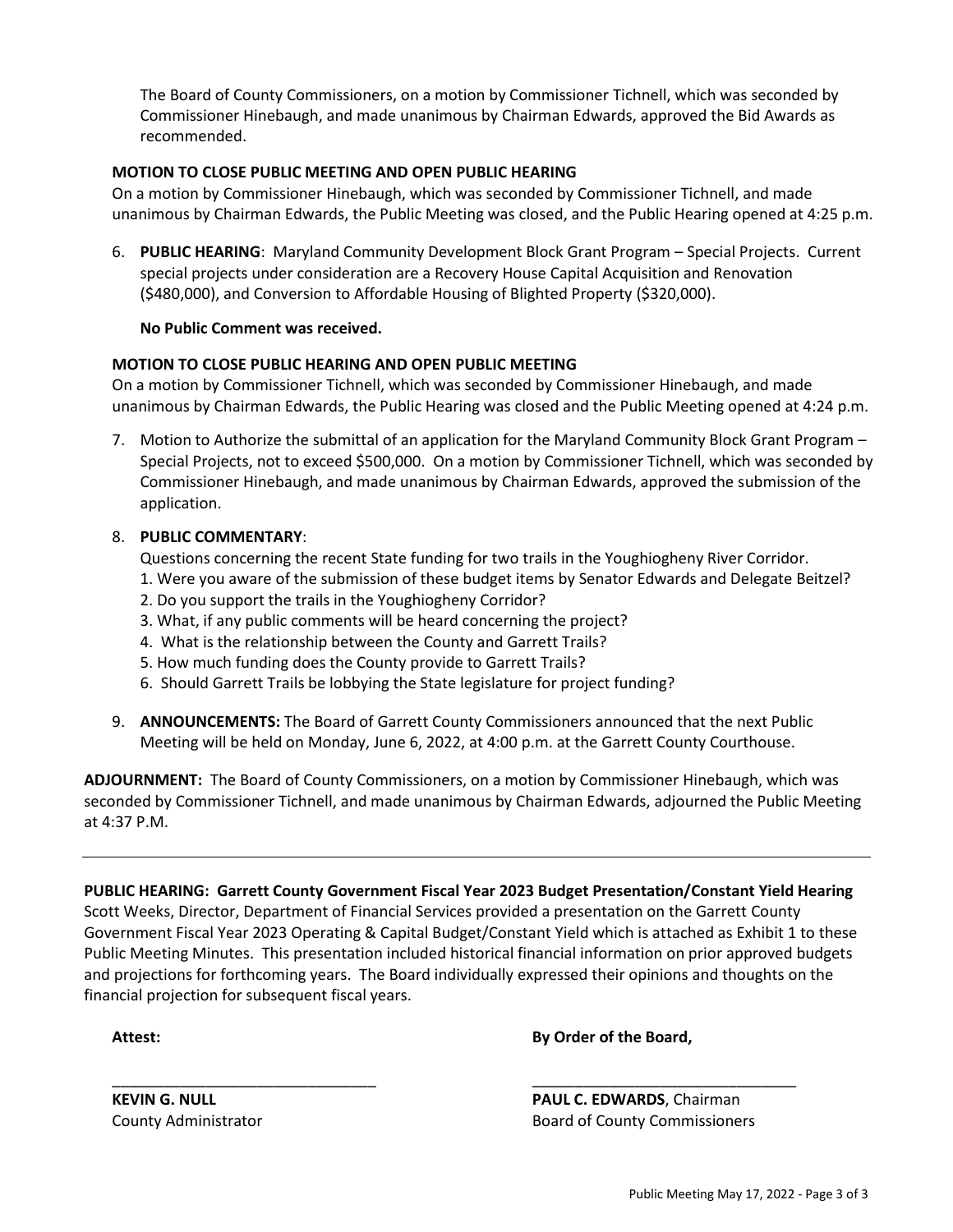

## **Garrett County Government** Fiscal Year 2023 Budget July 1, 2022 - June 30, 2023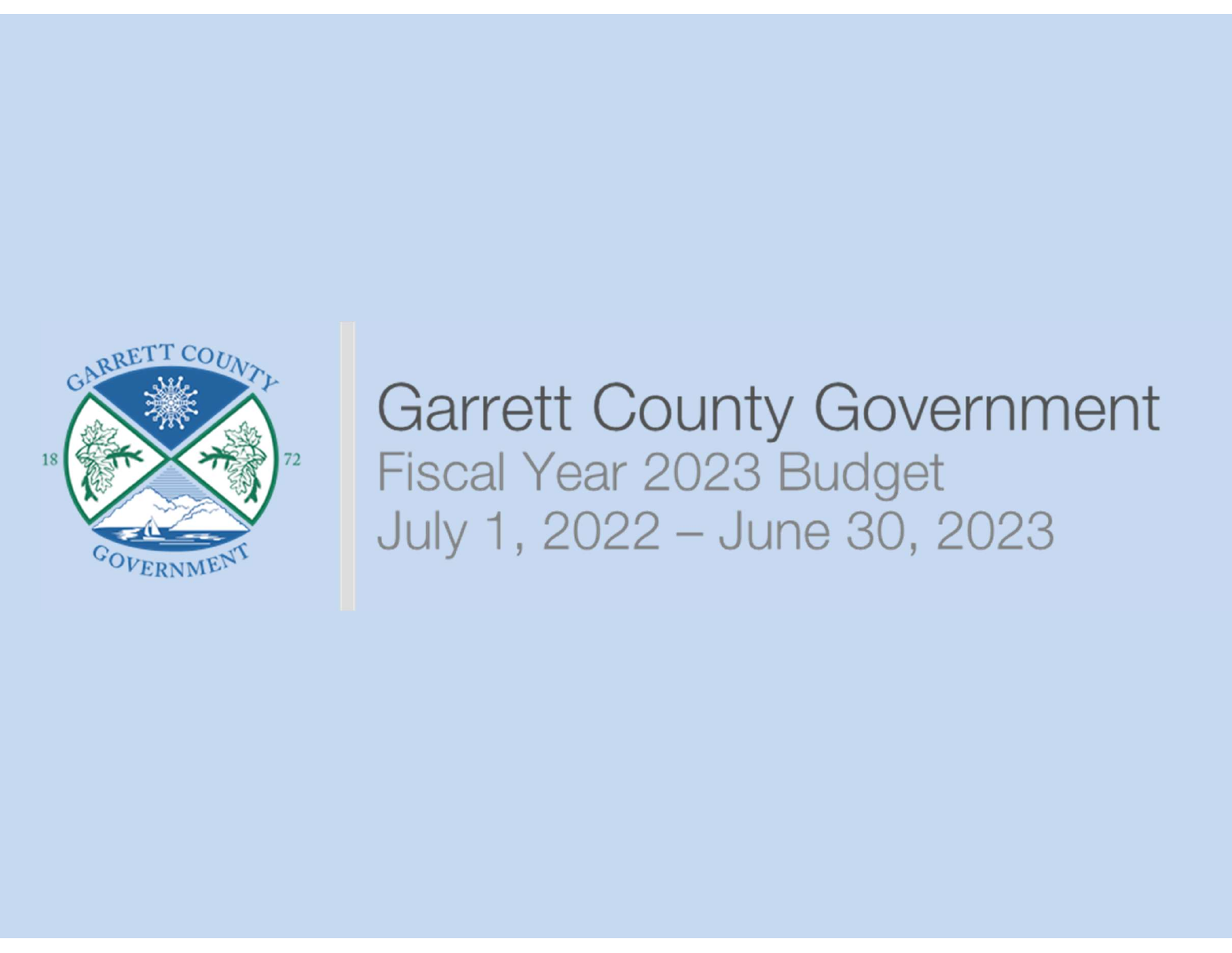

# General Fund Revenue

|                                |                            |                            | <b>General Fund Revenue</b> |           |                             |  |
|--------------------------------|----------------------------|----------------------------|-----------------------------|-----------|-----------------------------|--|
| OVERNMEN                       | FY 2022<br><b>Original</b> | FY 2023<br><b>Proposed</b> | \$ Change                   | % Change  | % of Total<br><b>Budget</b> |  |
| <b>Taxes</b>                   |                            |                            |                             |           |                             |  |
| <b>Real Property</b>           | 48,287,702                 | 49,907,995                 | 1,620,293                   | 3.36%     | 48.46%                      |  |
| Personal Property (Windmills)  | 3,300,000                  | 3,168,000                  | (132,000)                   | $-4.00%$  | 3.08%                       |  |
| <b>Public Utilities</b>        | 3,212,871                  | 3,214,555                  | 1,684                       | 0.05%     | 3.12%                       |  |
| Income Tax                     | 13,700,000                 | 15,500,000                 | 1,800,000                   | 13.14%    | 15.05%                      |  |
| Other                          | 8,168,140                  | 8,628,380                  | 460,240                     | 5.63%     | 8.38%                       |  |
| <b>Licenses &amp; Permits</b>  | 186,800                    | 338,300                    | 151,500                     | 81.10%    | 0.33%                       |  |
| <b>Federal Grants</b>          | 1,564,861                  | 4,923,146                  | 3,358,285                   | 214.61%   | 4.78%                       |  |
| <b>State Grants</b>            | 6,716,819                  | 6,965,774                  | 248,955                     | 3.71%     | 6.76%                       |  |
| <b>Other Grants</b>            | 29,055                     | 29,140                     | 85                          | 0.29%     | 0.03%                       |  |
| <b>Charges for Services</b>    | 1,495,222                  | 1,146,955                  | (348, 267)                  | $-23.29%$ | 1.11%                       |  |
| <b>Investment Income</b>       | 50,000                     | 95,000                     | 45,000                      | 90.00%    | 0.09%                       |  |
| <b>Rents &amp; Concessions</b> | 796,692                    | 800,298                    | 3,606                       | 0.45%     | 0.78%                       |  |
| <b>Miscellaneous</b>           | 121,939                    | 125,256                    | 3,317                       | 2.72%     | 0.12%                       |  |
|                                | 87,630,101                 | 94,842,799                 | 7,212,698                   | 8.23%     | 92.09%                      |  |
| <b>Capital Reserves</b>        | $\boldsymbol{0}$           | 8,150,000                  | 8,150,000                   | $0.00\%$  | 7.91%                       |  |
| <b>Total Budget</b>            | 87,630,101                 | 102,992,799                | 15,362,698                  | 17.53%    | 100.00%                     |  |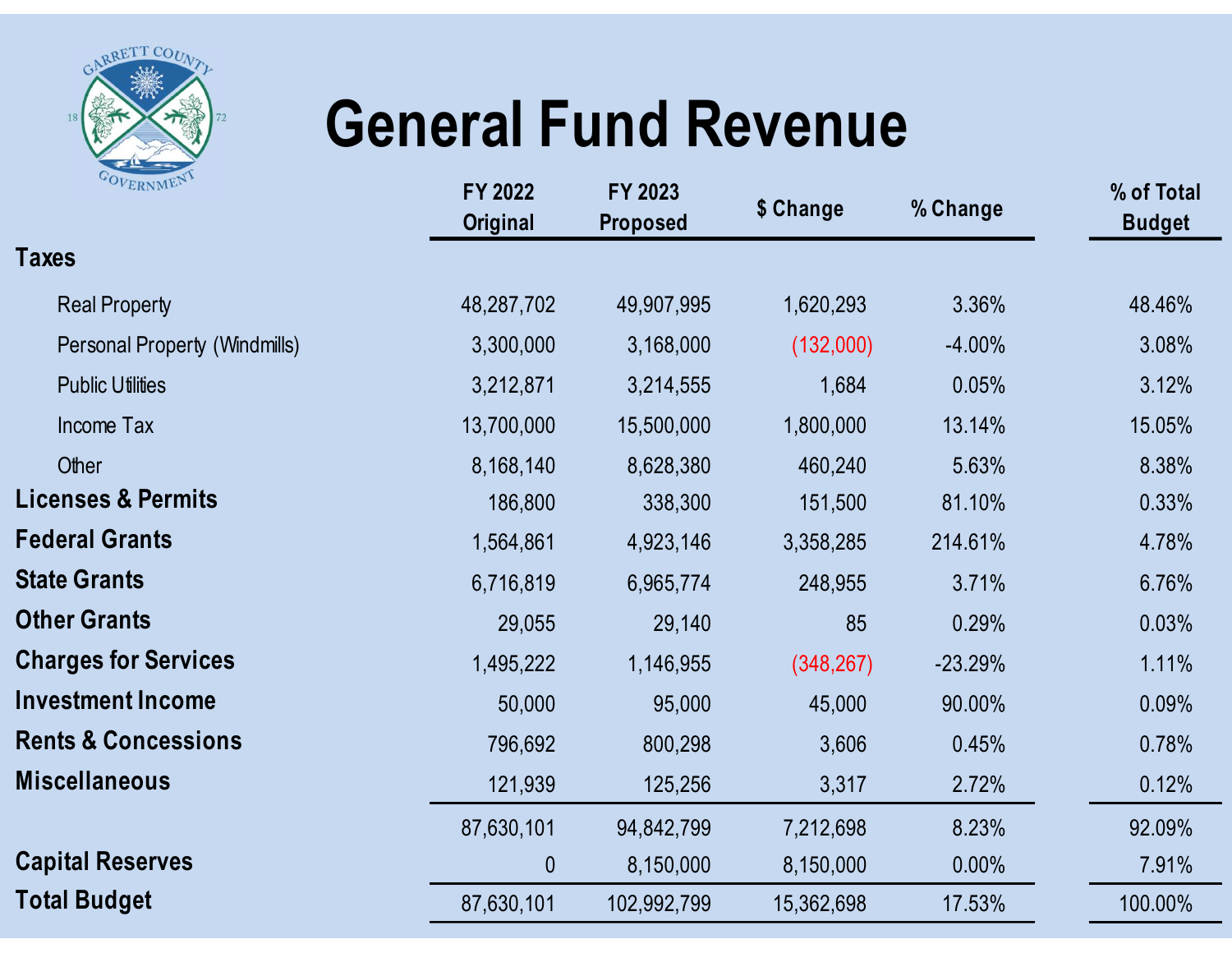

# BIG 11 Revenue Categories

## 90% or \$85.4 million of Revenue (net of Reserves)

|                                      |                            | 90% or \$85.4 million of Revenue (net of Reserves) | <b>BIG 11 Revenue Categories</b> |           |
|--------------------------------------|----------------------------|----------------------------------------------------|----------------------------------|-----------|
|                                      | FY 2022<br><b>Original</b> | FY 2023<br><b>Proposed</b>                         | \$ Change                        | % Change  |
| <b>Real Property Tax</b>             | 48,287,702                 | 49,907,995                                         | 1,620,293                        | 3.36%     |
| Income Tax                           | 13,700,000                 | 15,500,000                                         | 1,800,000                        | 13.14%    |
| Personal Property (Windmills) Tax    | 3,300,000                  | 3,168,000                                          | (132,000)                        | $-4.00\%$ |
| <b>Public Utilities Tax</b>          | 3,212,871                  | 3,214,555                                          | 1,684                            | 0.05%     |
| <b>Accommodations Tax</b>            | 3,200,000                  | 3,600,000                                          | 400,000                          | 12.50%    |
| <b>Disparity Grant</b>               | 2,537,671                  | 2,537,671                                          | $\mathbf{0}$                     | 0.00%     |
| <b>Recordation Tax</b>               | 1,750,000                  | 1,750,000                                          | $\mathbf 0$                      | 0.00%     |
| <b>Transfer Tax</b>                  | 1,750,000                  | 1,750,000                                          | $\mathbf{0}$                     | $0.00\%$  |
| Forestry & Parks                     | 1,583,321                  | 1,714,176                                          | 130,855                          | 8.26%     |
| <b>Highway User Revenue</b>          | 1,148,279                  | 1,245,947                                          | 97,668                           | 8.51%     |
| <b>Admission &amp; Amusement Tax</b> | 900,000                    | 975,000                                            | 75,000                           | 8.33%     |
|                                      |                            |                                                    |                                  |           |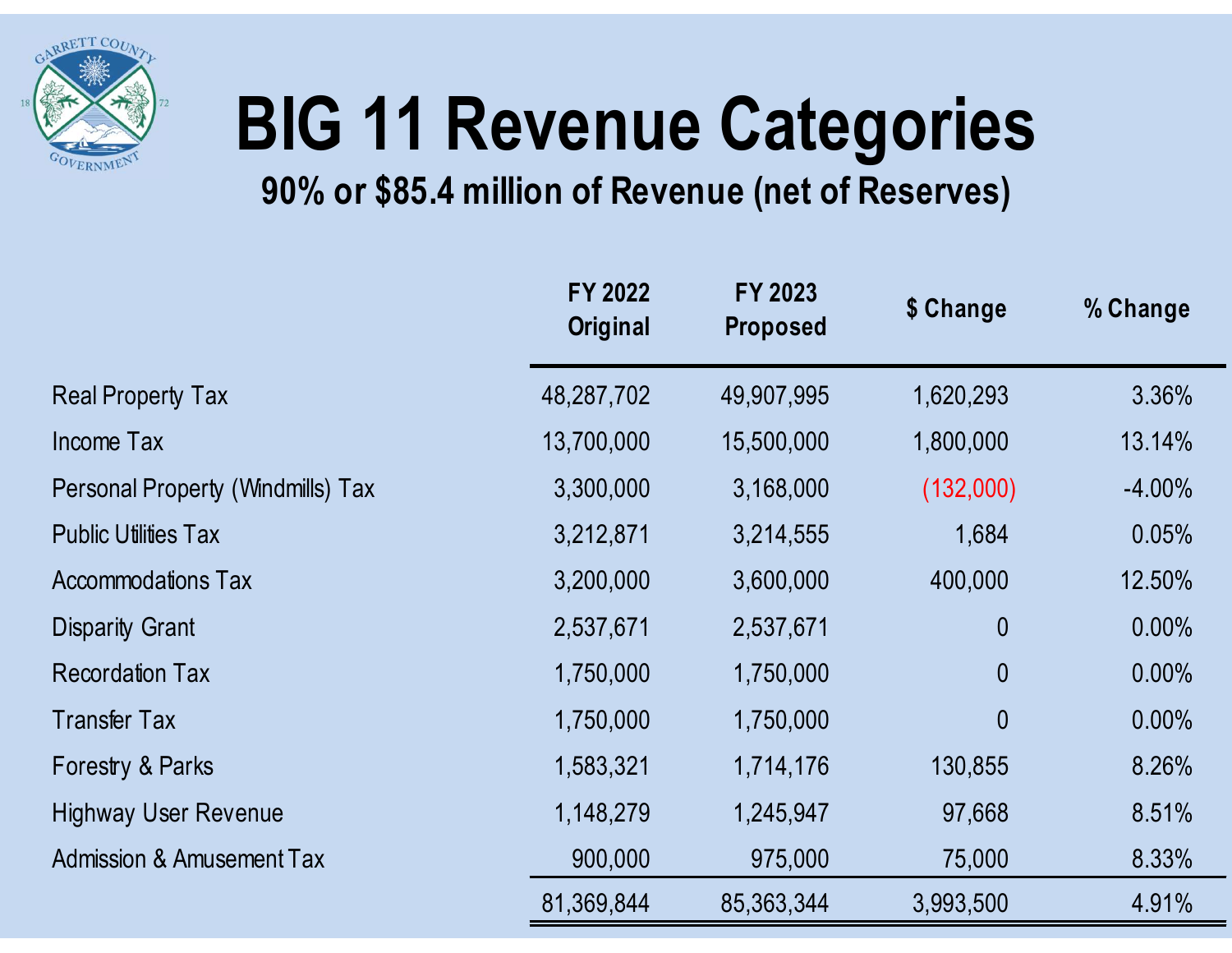



Real Property - \$49,907,995 Personal Property (Windmills) - \$3,168,000 Public Utilities Tax - \$3,214,555 Income Tax - \$15,500,000 Recordation Tax - \$1,750,000 Transfer Tax - \$1,750,000 Hotel/Motel Tax - \$3,600,000 Admission & Amusement Tax - \$975,000 Other - \$553,380

## **Taxes**

Other Financing Sources State Government funding **Federal Government funding ■ Charges for Services Rents & Concessions** Licenses & Permits Investment Income Other Grant Funded **Miscellaneous**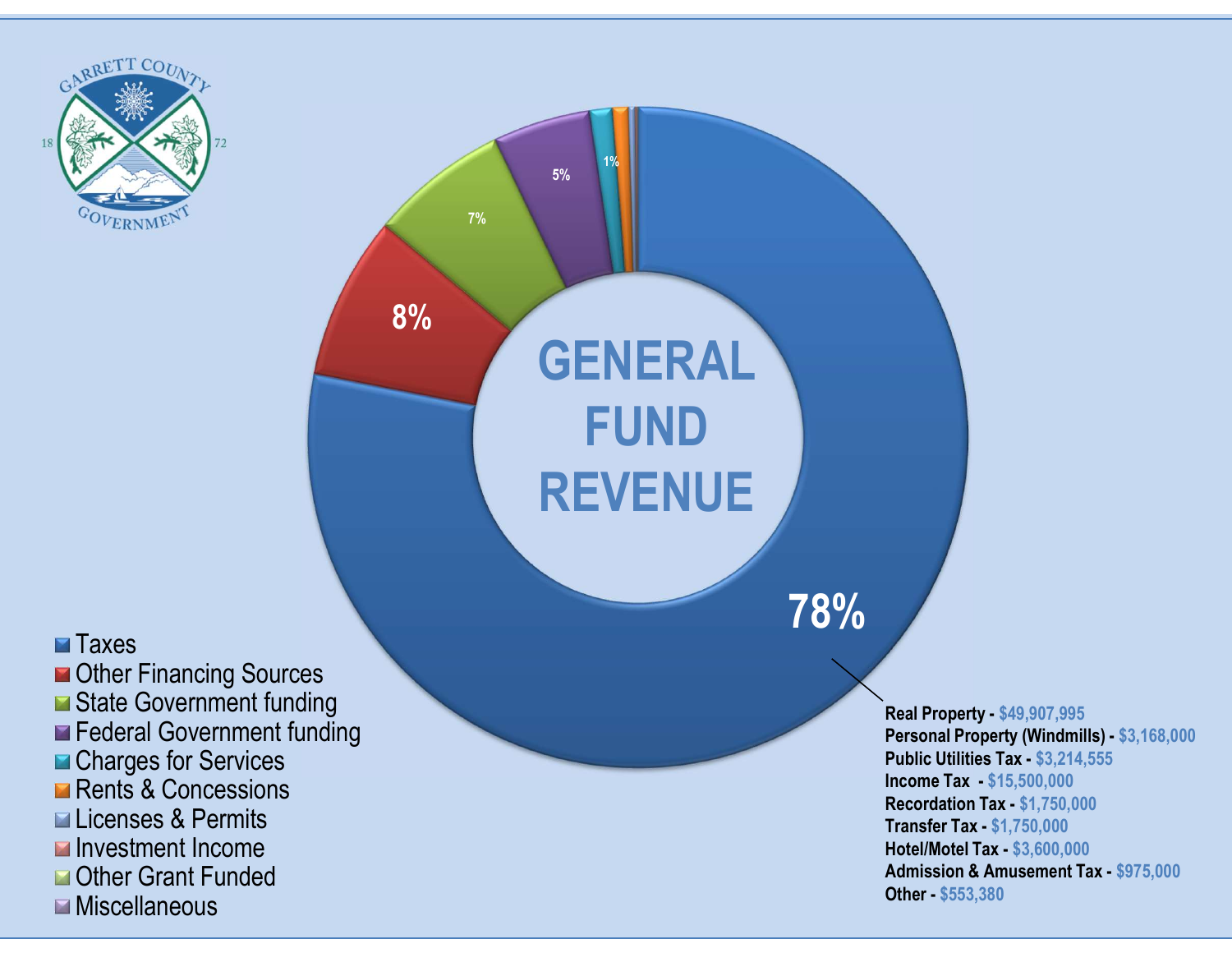

## General Fund Expenditures

| RRETT COUNT<br><b>General Fund Expenditures</b> |                            |                        |            |           |                             |
|-------------------------------------------------|----------------------------|------------------------|------------|-----------|-----------------------------|
|                                                 |                            |                        |            |           |                             |
| OVERNMEN                                        | FY 2022<br><b>Original</b> | FY 2023<br>Recommended | \$ Change  | % Change  | % of Total<br><b>Budget</b> |
| <b>General Government</b>                       | 6,557,236                  | 6,853,905              | 296,669    | 4.52%     | 6.65%                       |
| <b>Public Safety</b>                            | 13,308,253                 | 14,910,842             | 1,602,590  | 12.04%    | 14.48%                      |
| <b>Public Works</b>                             | 17,256,367                 | 19,610,922             | 2,354,555  | 13.64%    | 19.04%                      |
| <b>Community Health</b>                         | 2,324,833                  | 2,448,180              | 123,347    | 5.31%     | 2.38%                       |
| <b>Education</b>                                |                            |                        |            |           |                             |
| <b>Garrett County Board of Education</b>        | 28,705,313                 | 28,817,097             | 111,784    | 0.39%     | 27.98%                      |
| <b>Garrett College</b>                          | 5,087,850                  | 5,087,850              | $\theta$   | 0.00%     | 4.94%                       |
| Ruth Enlow Library                              | 1,092,107                  | 1,196,768              | 104,661    | 9.58%     | 1.16%                       |
| Scholarship Program                             | 550,000                    | 595,000                | 45,000     | 8.18%     | 0.58%                       |
|                                                 | 35,435,270                 | 35,696,715             | 261,445    | 0.74%     | 34.66%                      |
| <b>Parks, Recreation, Culture</b>               | 75,500                     | 179,011                | 103,511    | 137.10%   | 0.17%                       |
| <b>Public Service</b>                           | 249,742                    | 269,390                | 19,648     | 7.87%     | 0.26%                       |
| <b>Economic Development</b>                     | 2,481,891                  | 1,999,505              | (482, 386) | $-19.44%$ | 1.94%                       |
| <b>Economic Opportunity</b>                     | 2,093,038                  | 2,418,295              | 325,257    | 15.54%    | 2.35%                       |
| <b>Miscellaneous</b>                            | 3,368,698                  | 4,376,919              | 1,008,221  | 29.93%    | 4.25%                       |
|                                                 | 83,150,828                 | 88,763,684             | 5,612,856  | 6.75%     | 86.18%                      |
| Capital                                         | 4,479,273                  | 14,229,115             | 9,749,842  | 217.67%   | 13.82%                      |
| <b>Total General Fund Expenditures</b>          | 87,630,101                 | 102,992,799            | 15,362,698 | 17.53%    | 100.00%                     |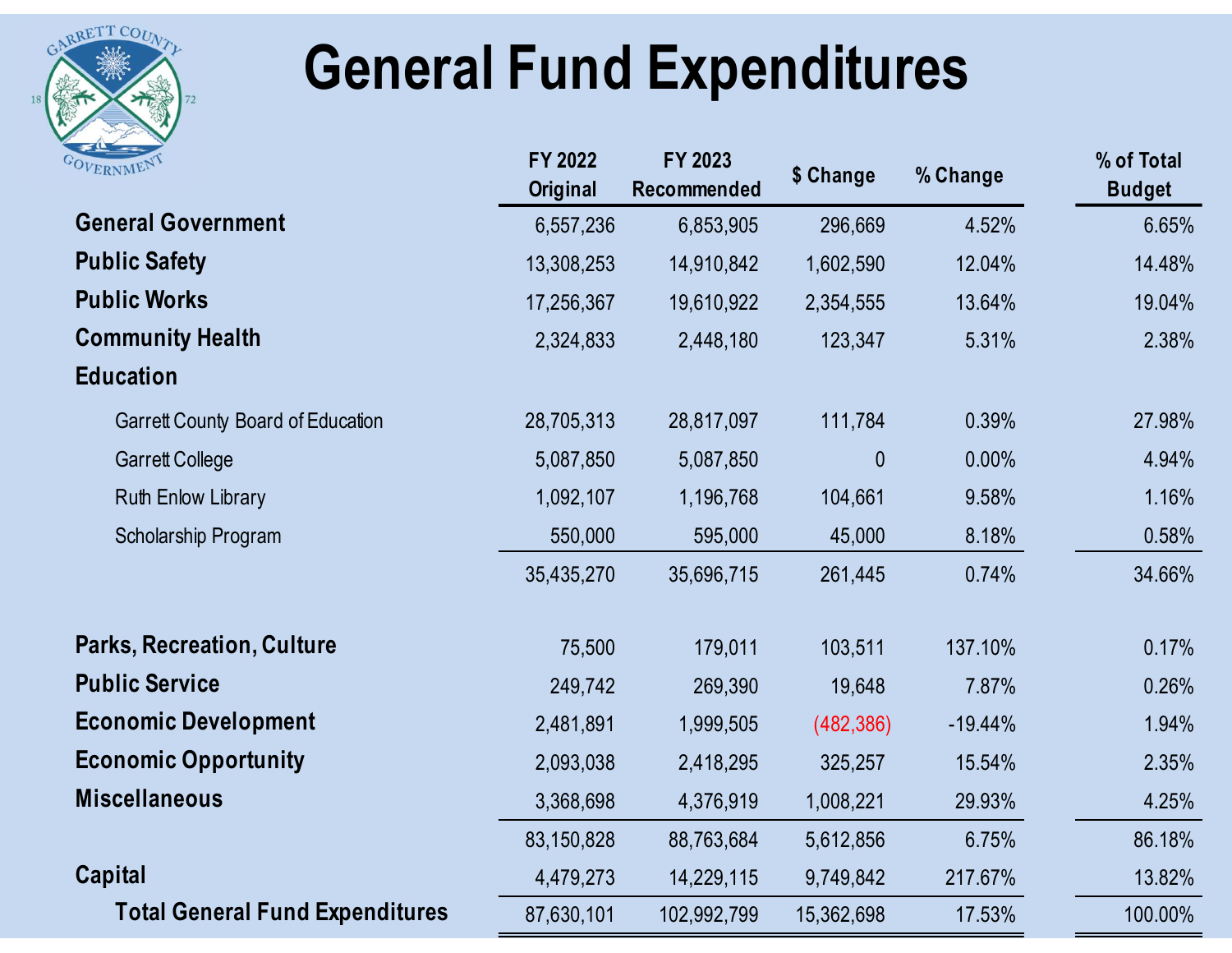

# Garrett County Government FY 2023 Capital Highlights Garrett County Government<br>FY 2023 Capital Highlights<br>FUBLIC SAFETY \$1,018,500<br>PUBLIC SAFETY \$306,000

| <b>FY 2023 Capital Highlights</b>              |              |  |  |
|------------------------------------------------|--------------|--|--|
| <b>GENERAL GOVERNMENT</b>                      | \$1,018,500  |  |  |
| <b>PUBLIC SAFETY</b>                           | \$306,000    |  |  |
| <b>PUBLIC WORKS</b>                            | \$1,341,730  |  |  |
| <b>ECONOMIC DEVELOPMENT</b>                    | \$8,000,000  |  |  |
| <b>EDUCATION</b>                               |              |  |  |
| Southern Middle School Renovation              | \$50,000     |  |  |
| Northern High School Boiler & Air Conditioning | \$825,000    |  |  |
| Yough Glades Air Conditioning                  | \$300,000    |  |  |
| <b>MD First Communication Project</b>          | \$150,435    |  |  |
| <b>IT Hardware Upgrade</b>                     | \$45,000     |  |  |
| Northern High School Security Vestibule        | \$50,000     |  |  |
| Northern High School Parking Paving & Lighting | \$250,000    |  |  |
| <b>ERP Software Upgrade</b>                    | \$22,450     |  |  |
| Garrett College - Turf Baseball Field          | \$1,750,000  |  |  |
| Garrett College - Tractor & Skid Steer         | \$95,000     |  |  |
| <b>Ruth Enlow Library IT Equipment</b>         | \$25,000     |  |  |
|                                                | \$3,562,885  |  |  |
| <b>Total Capital</b>                           | \$14,229,115 |  |  |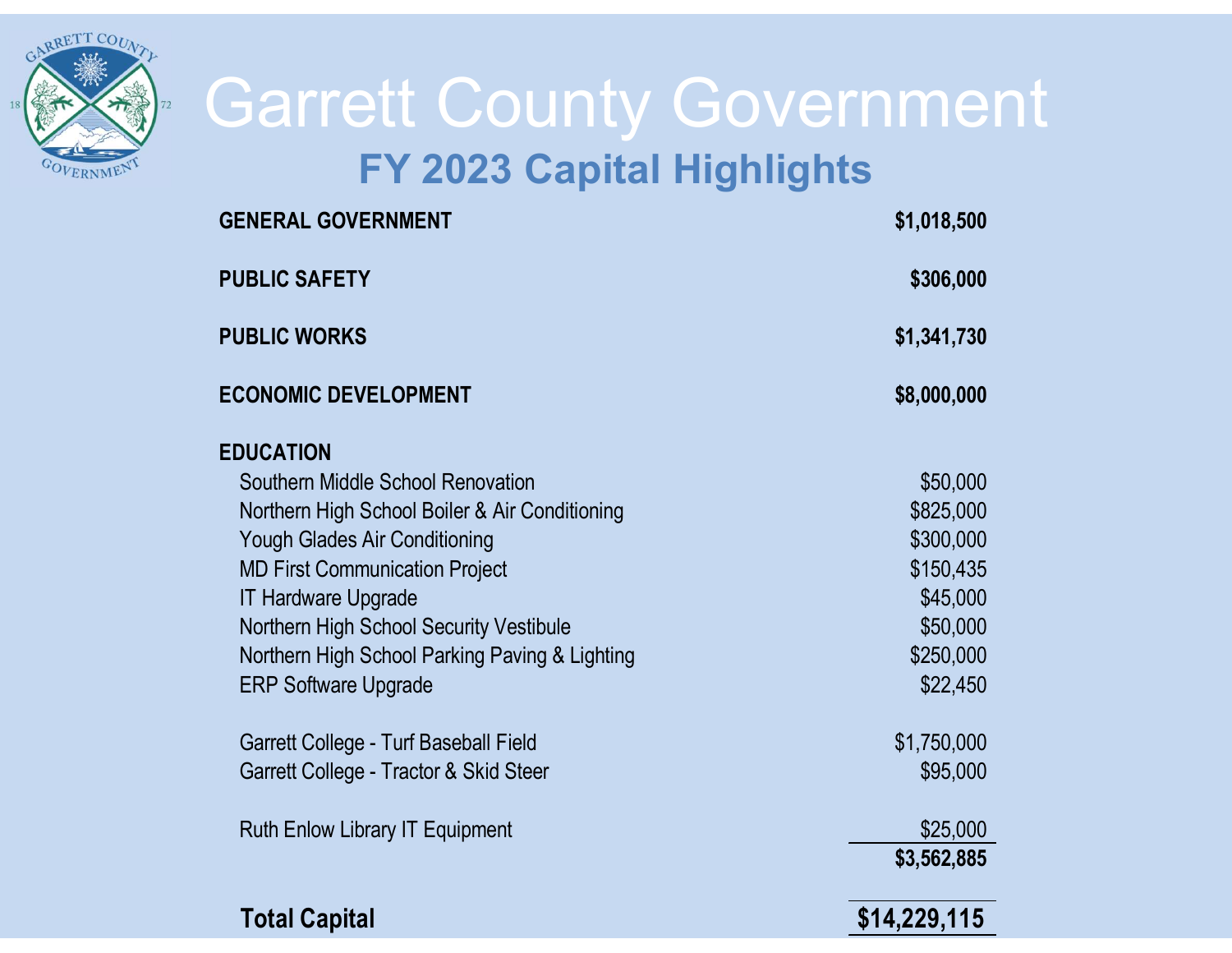



■ Board of Education, Garrett College, Library

- Public Works
- Public Safety
- Capital
- **General Government**
- Public Health
- Economic Opportunity
- Economic Development
- Transfer to Enterprise Funds
- Miscellaneous
- County Share of Retirees Healthcare
- **Public Service**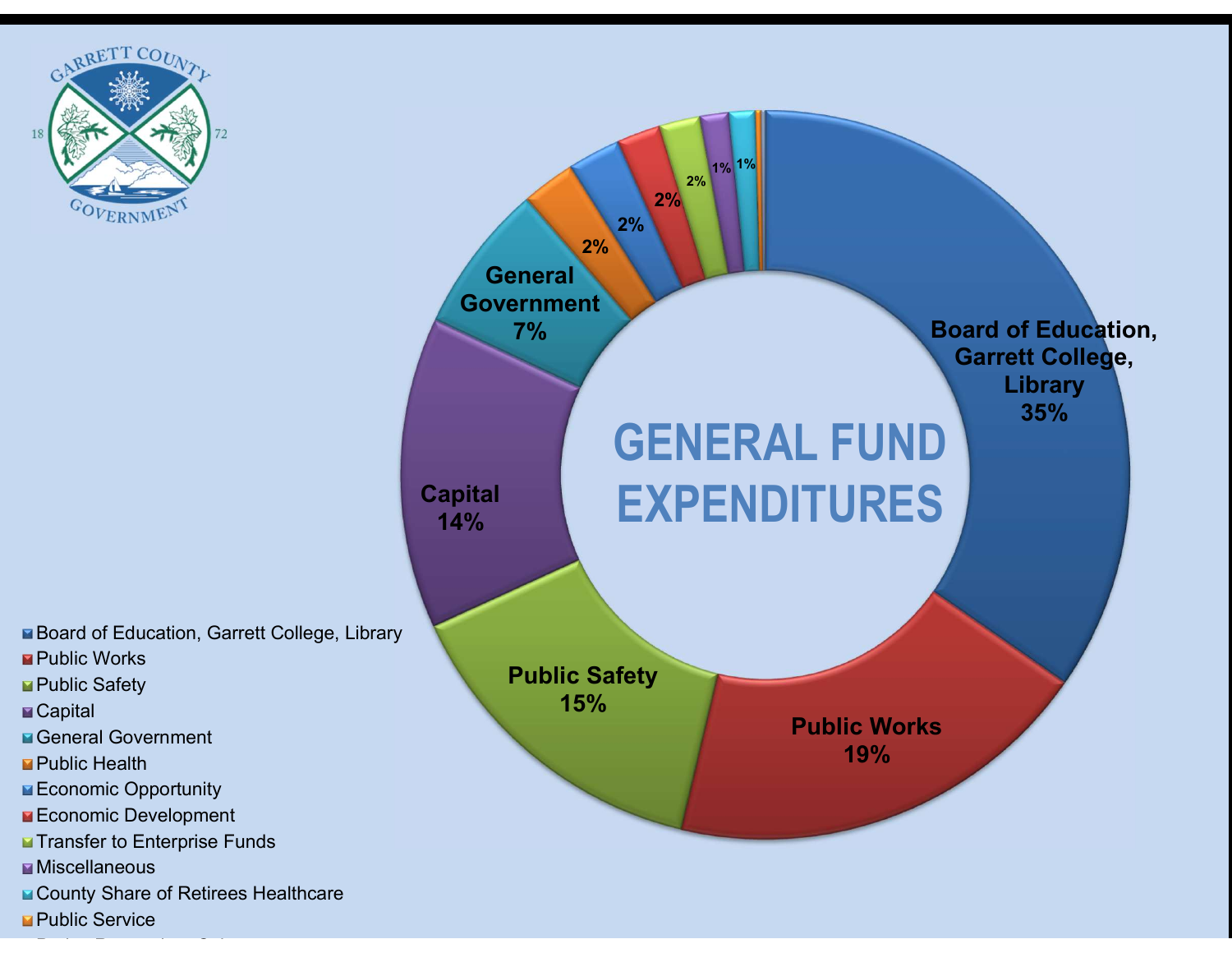

- Operating & Capital requests came in \$17.25 million over projected revenue.
- \$2.3 million of these increased requests were from outside agencies.
- Proposing an \$88.76 million Operating and a \$14.23 million Capital Budget for a total of \$103 million.
- \$8.15 million of Reserves were used to balance this budget. \$6.95 Only \$1.2 million of Unassigned Reserves were used to balance the budget.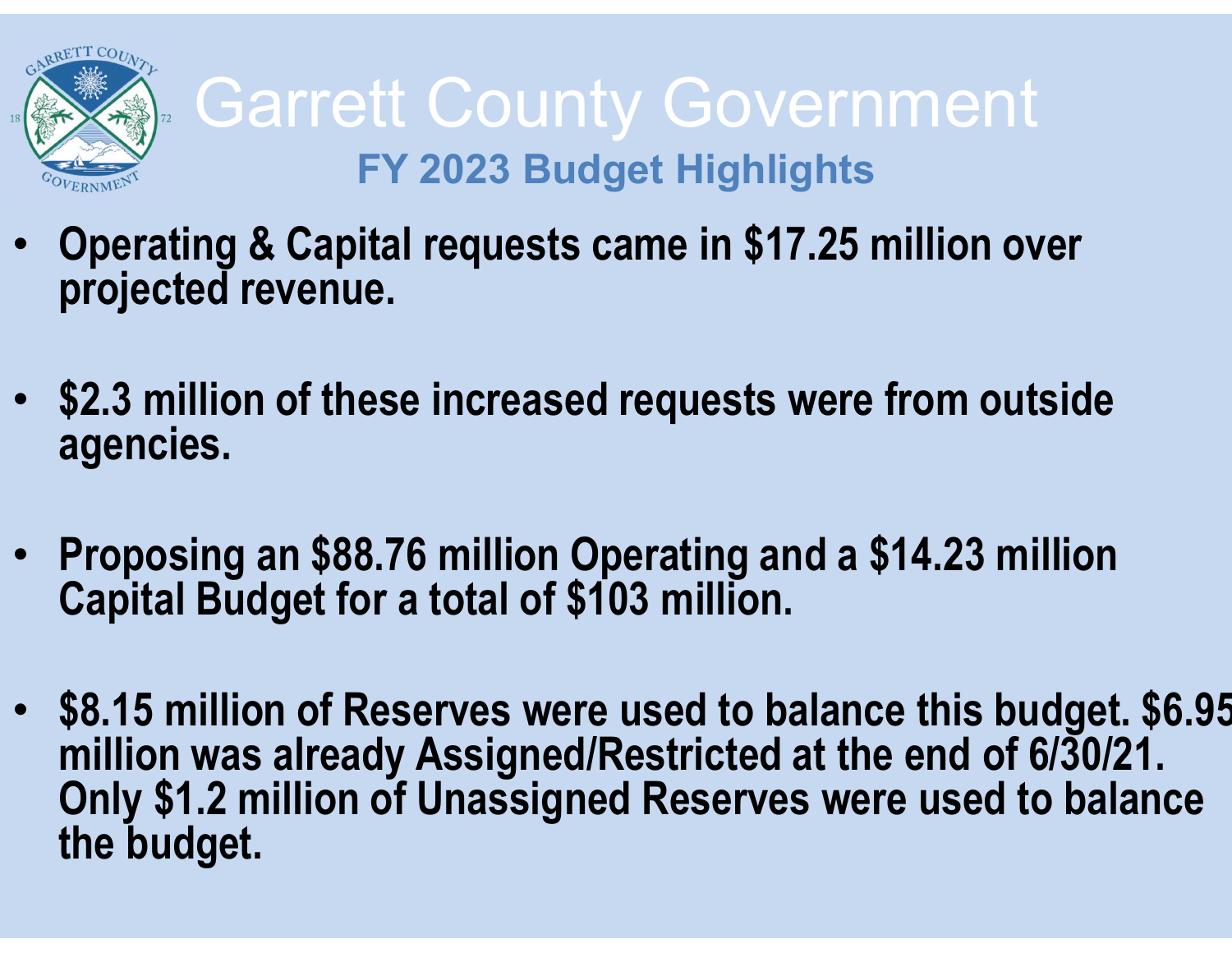

- Funded an additional \$685,000 of State mandates from outside agencies for their operations.
- Fully funded all Education category budget requests (both Operating and Capital) to include funding the Board of Education \$111,784 over the required Maintenance of Effort (MOE)
- Over \$2.7 million will be invested in broadband and local business development.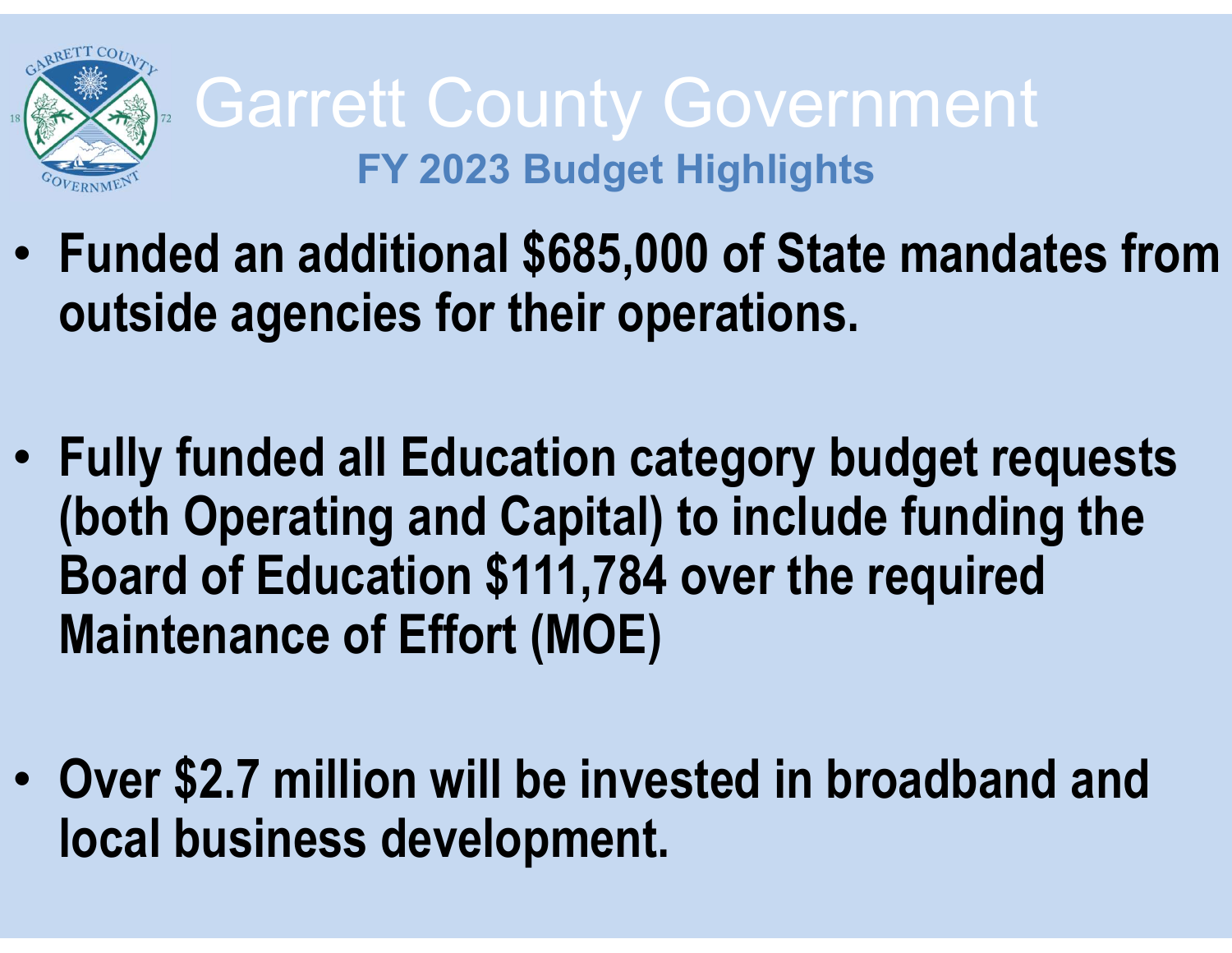

- 5 new mandated positions and 3 new mandated Police Accountability Boards were added.
- COLAs for employees to try to address and compete with wage inflation.
- No Real Property Tax rate increase. Rate will remain at \$1.056
- No Income Tax rate increase. Rate will remain at 2.65%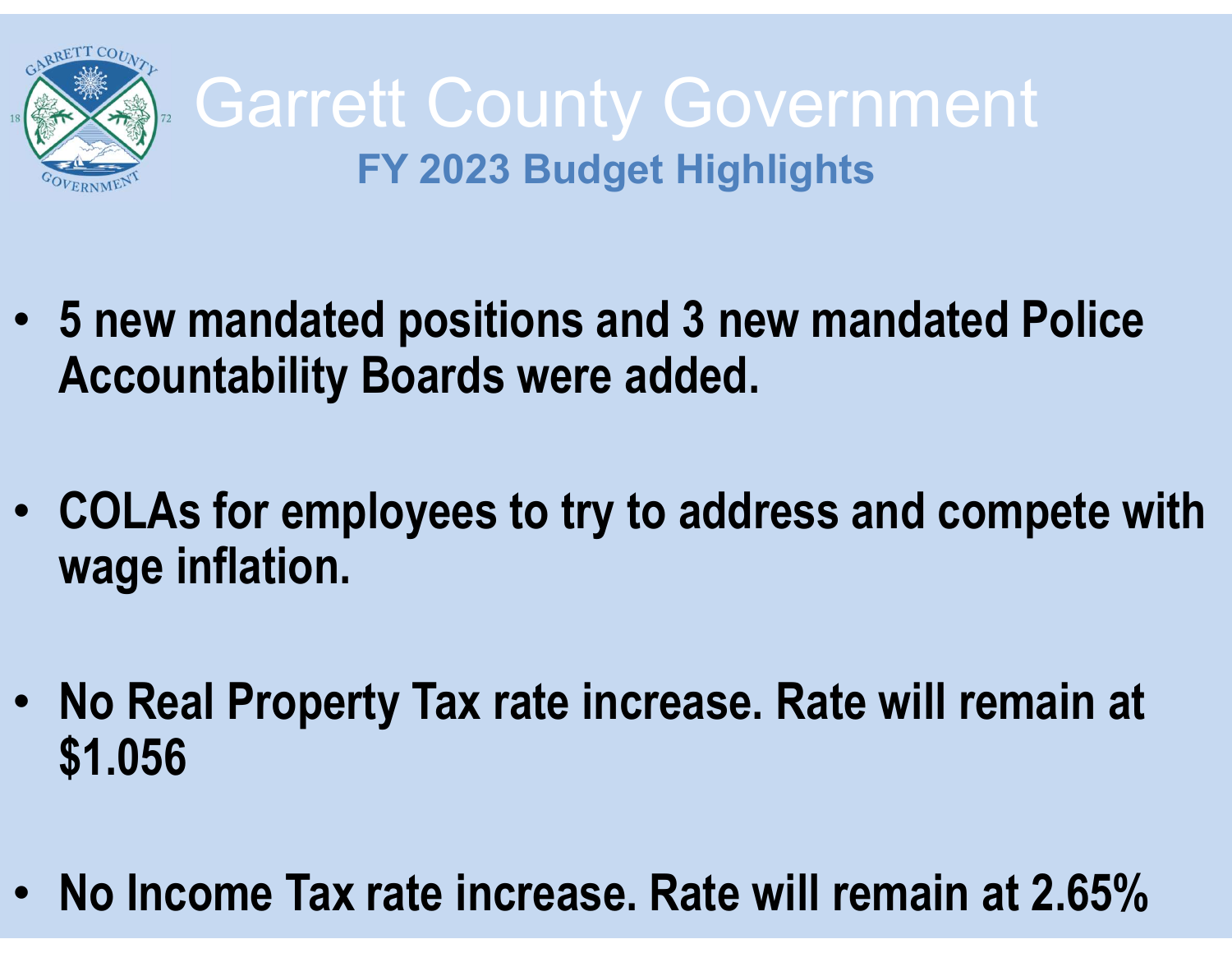

- Reduction of Ad Valorem Tax in 5 Sanitary Districts.
- No new General Fund debt
- Maintaining a \$9.0 million rainy day fund